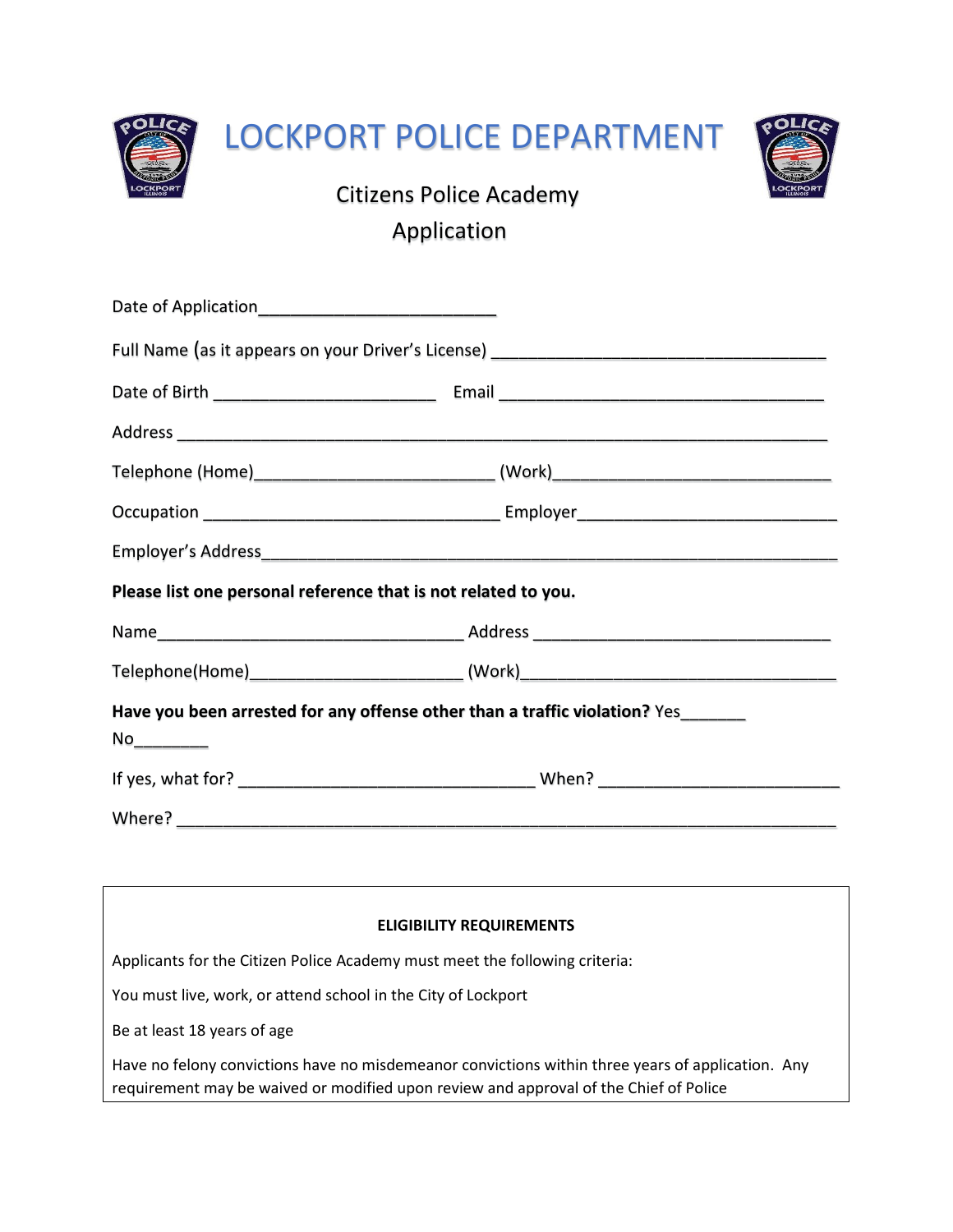Briefly explain your interest in the Citizens Police Academy.

| What do you expect to gain from attending the Academy?                                                 |
|--------------------------------------------------------------------------------------------------------|
|                                                                                                        |
| How did you hear about the Citizens Police Academy?                                                    |
|                                                                                                        |
| Please list or describe any civic activities/organizations you are or have been involved in:           |
|                                                                                                        |
| Will you be able to attend all of the class sessions? YES_________ NO_________                         |
| If NO, please explain:                                                                                 |
|                                                                                                        |
| List a contact person in case of an emergency during your attendance at the Citizen<br>Police Academy: |
|                                                                                                        |
|                                                                                                        |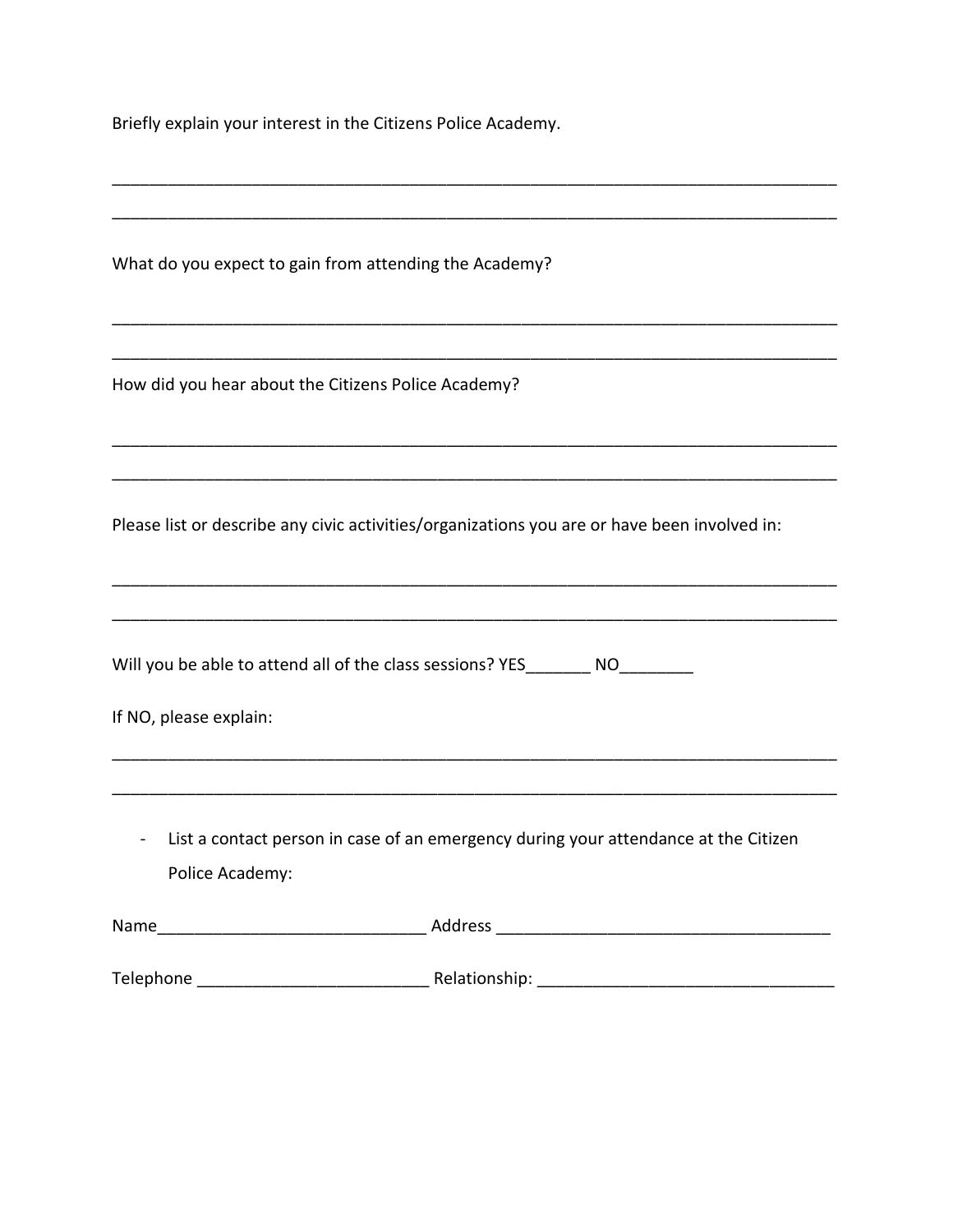## *LOCKPORT POLICE DEPARTMENT- CITIZEN'S POLICE ACADEMY AUTHORIZATION TO RELEASE INFORMATION TO THE LOCKPORT POLICE DEPARTMENT*

## To Whom It May Concern:

I, the undersigned, hereby authorize the Lockport Police Department, Lockport, Will County, Illinois, or its authorized representative(s) or employee(s), bearing this release or copy thereof, to obtain my criminal history records. I hereby release such information upon request of the bearer. This release is executed with full knowledge and understanding that the information is for the official use of the Lockport Police Department.

I hereby release the City of Lockport, IL and any other agency or entity that is custodian of such records, both individually and collectively, from any and all liability for damages of whatever kind which may at any time result to me, my heirs, family or associates because of compliance with this authorization or any other attempted to comply with it.

| <b>AUTHORINZING SIGNATURE</b> |  |
|-------------------------------|--|
|-------------------------------|--|

FULL NAME- PRINTED \_\_\_\_\_\_\_\_\_\_\_\_\_\_\_\_\_\_\_\_\_\_\_\_\_\_\_\_\_\_\_\_\_\_\_\_\_\_\_\_\_\_\_\_\_\_\_\_\_\_\_\_\_\_\_\_\_\_\_

DATE \_\_\_\_\_\_\_\_\_\_\_\_\_\_\_\_\_\_\_\_\_\_\_\_\_\_

WITNESS:

NAME\_\_\_\_\_\_\_\_\_\_\_\_\_\_\_\_\_\_\_\_\_\_\_\_\_\_\_\_\_\_\_\_\_\_\_\_ DATE \_\_\_\_\_\_\_\_\_\_\_\_\_\_\_\_\_\_\_\_\_\_\_\_\_\_\_\_\_\_